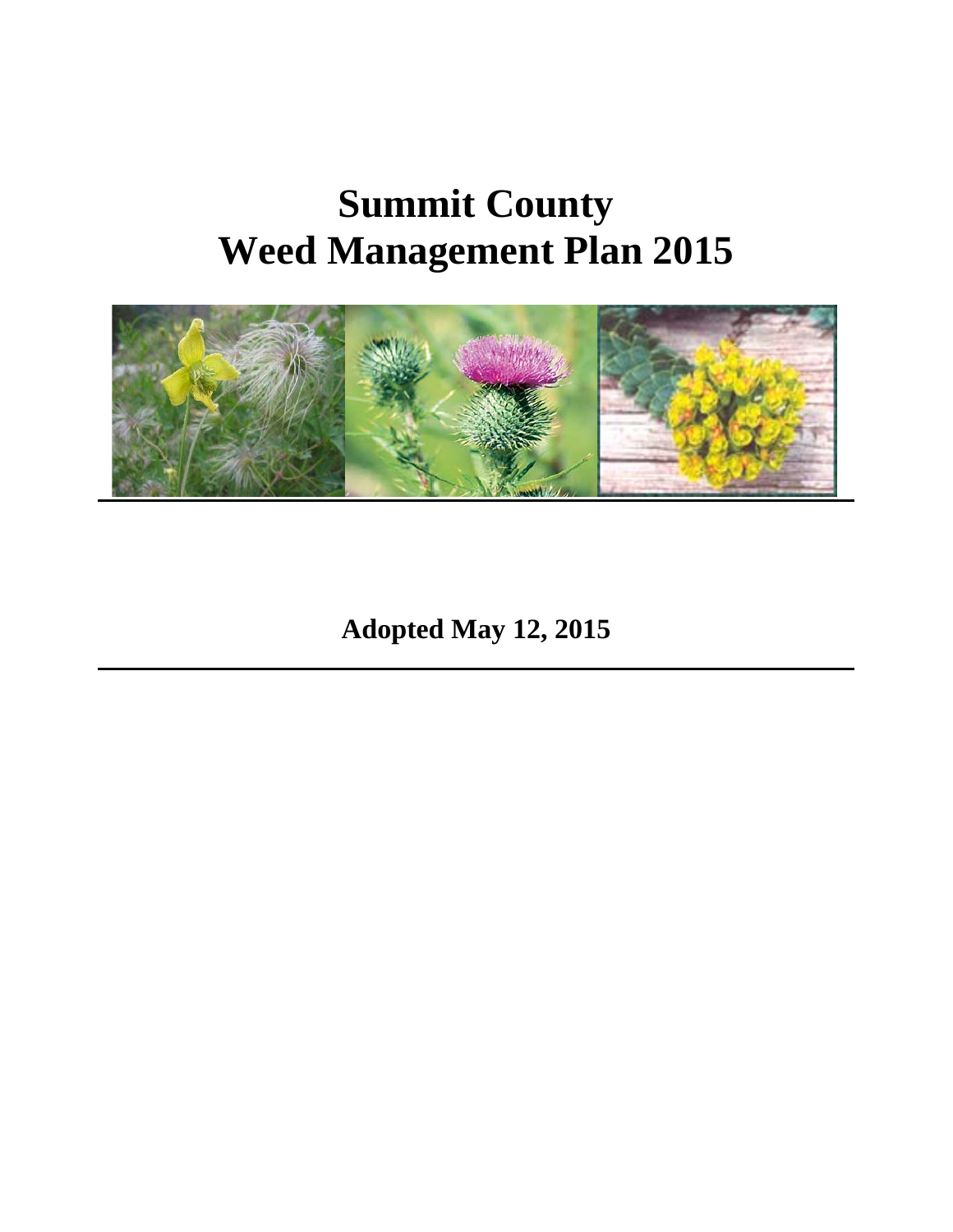## **SUMMIT COUNTY WEED MANAGEMENT PLAN 2015**

Prepared by the

Summit County Weed Advisory Board

Summit County Community Development

Jim Curnutte, Community Development Director Benjamin Pleimann, Summit County Weed Control Manager Thomas LaFleur, Summit County Assistant Weed Control Manager

The Summit County Weed Advisory Board Extends an acknowledgement and thanks to the homeowners and residents of Summit County that participated and offered their time and effort in the development of and /or update to the Summit County Weed Management Plan

Recommended for approval by the Summit County Weed Advisory Board on April 12, 2015

Approved by the Board of County Commissioners: May 12, 2015 Resolution No. 2015-31

\_\_\_\_\_\_\_\_\_\_\_\_\_\_\_\_\_\_\_\_\_\_\_\_\_\_\_\_\_\_\_\_\_\_\_\_\_\_\_\_\_\_\_\_\_\_\_\_\_\_\_\_\_\_\_\_\_\_\_\_\_\_\_\_\_\_\_\_\_\_\_\_\_\_\_\_\_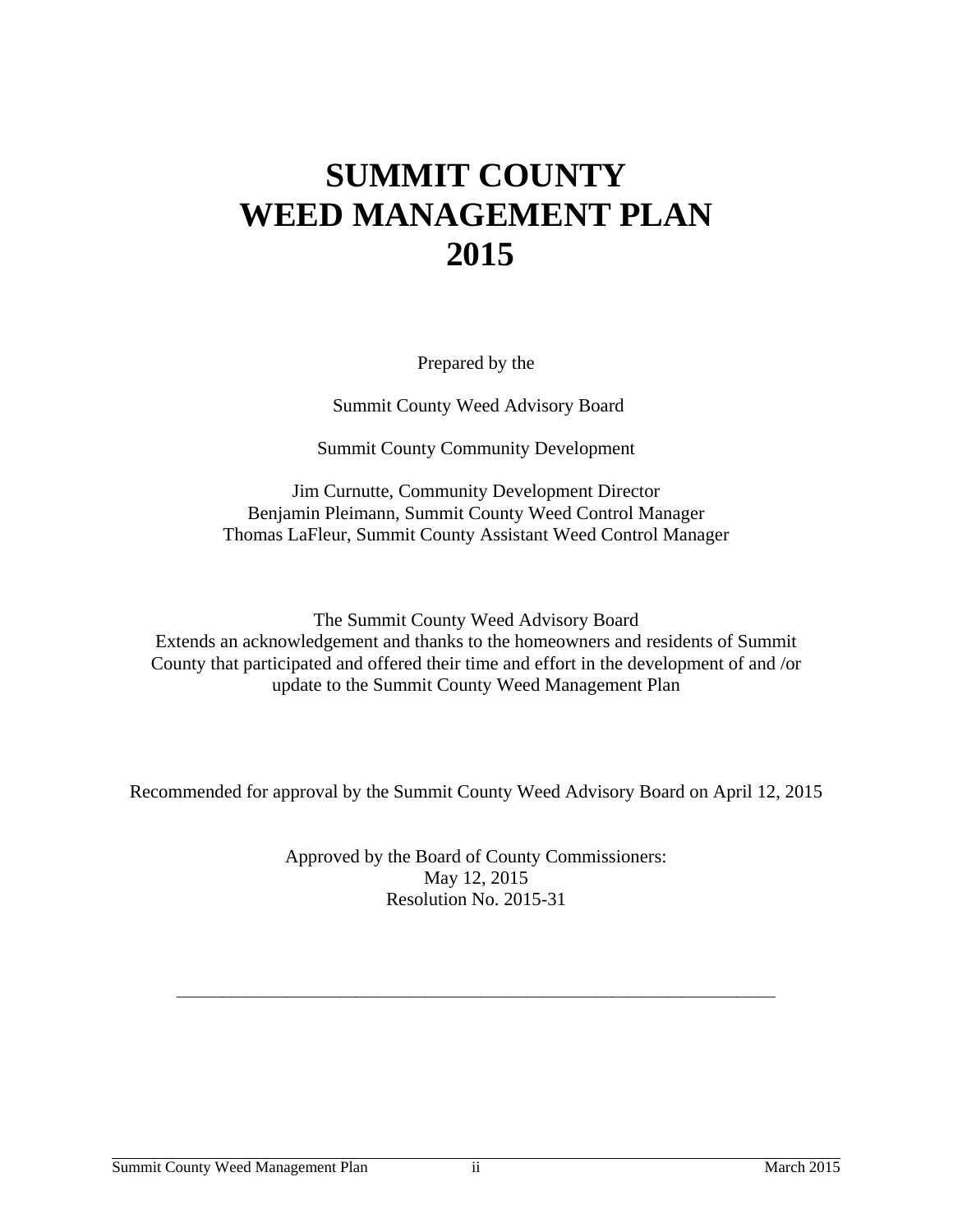## **TABLE OF CONTENTS**

| L.  |  |
|-----|--|
| II. |  |
| Ш.  |  |
|     |  |
|     |  |
|     |  |
| IV. |  |
|     |  |
|     |  |
|     |  |
|     |  |
|     |  |
|     |  |
|     |  |
|     |  |
|     |  |
|     |  |
|     |  |
|     |  |



**Native Prairie Thistle**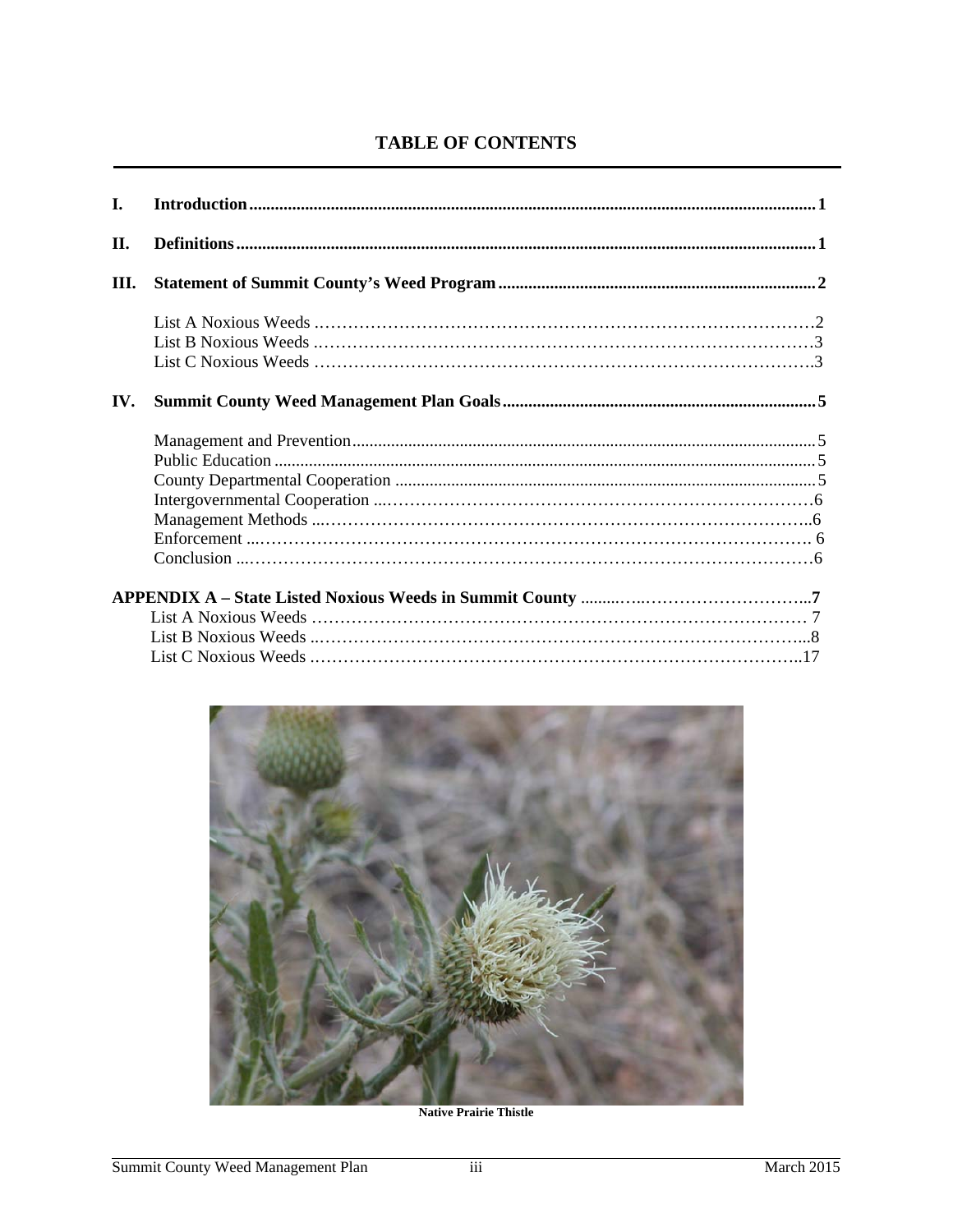## I. Introduction

Several species of plants have become a threat to the economic and environmental value of land in Summit County Colorado. These invasive species are non-native to the United States and have no natural predators or diseases to keep them in check. They are rapidly displacing native vegetation, causing a loss of native ecosystems` stability and diversity, while negatively affecting recreational resources.

Pursuant to §35-5.5-101, *et seq.*, C.R.S., the Colorado Noxious Weed Act, the State of Colorado has mandated that "a countywide plan must be implemented by every county to prevent further damage by these noxious weed species".

In 2000 Summit County hired a Weed Program Manager, adopted a County Weed Management Plan and organized the Weed Advisory Board (pursuant to Resolution No. 2001-18), for the purposes of fulfilling its responsibilities with respect to the Act and managing all of the unincorporated lands in the County with respect to noxious weeds. Since 2000, the Act has been revised and therefore certain provisions of the original Summit County Weed Management Plan have also undergone revisions to accurately reflect the provision of the Act.

## II. Definitions

All definitions used within this plan are consistent with the "*Colorado Noxious Weed Act"* §35-5.5-101- 119 C.R.S. (2003) and the "*Permanent Rules Pertaining to the Administration and Enforcement of the Colorado Weed Management Act"* 8 C.C.R. 1203-19.

- A. **Act** means the Colorado Noxious Weed Act §35-5.5-101-119 C.R.S. (2003), as amended.
- B. **BMP** means "Best Management Practices," which are techniques or policies that are recognized by science as the most efficient means of limiting or eliminating species of noxious weeds. BMP's will change over time as more scientific information is provided for controlling noxious weed species.
- C. **IPM** means "Integrated Pest Management" and refers to different types of management techniques such as Mechanical, Biological, Cultural and Chemical control.
- D. **BOCC** means the Board of County Commissioners of Summit County, Colorado.
- E. **Control** shall mean to manage the populations of noxious weed species so that the population is maintained or reduced in size.
- F. **County** means the unincorporated areas of Summit County, Colorado.
- G. **Elimination** shall mean the removal of the seed source.
- H. **Eradication** shall mean removing the reproductive success of noxious weed species or specified noxious weed populations to zero and permanently eliminating the species or populations within a specified period of time.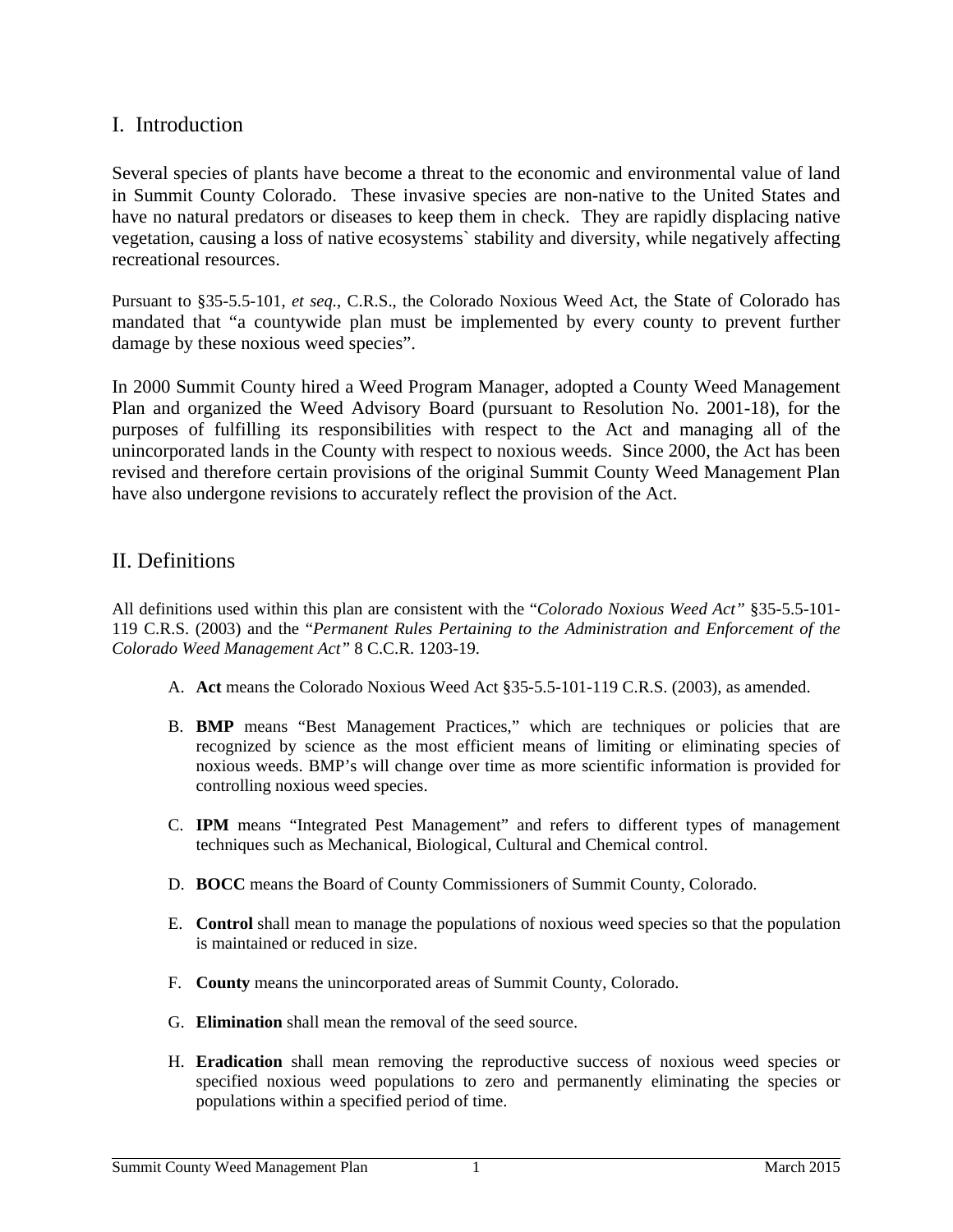- I. **Program Manager** shall mean the Summit County Weed Control Manager.
- J. **Rules** shall mean § 8 C.C.R. 1206-2 the Permanent Rules Pertaining to the Administration and Enforcement of the Colorado Weed Management Act.
- K. **Appendix A** is the attachment that lists all State Listed Noxious Weeds within Summit County and IPM techniques for controlling those weeds.

## III. Summit County's Weed Program

Thousands of acres of land in the County are infested with noxious weed species listed in this document. Weed science experts estimate that weed populations increase 15 percent annually if no control measures are imposed. Such an increase in weed populations poses a serious threat to the economic value and environmental stability of the land and water in the County.

The weed problem in the County is of concern not only to the agricultural community, but to the urban, recreational and small landowner communities as well. Problem areas include roadsides, open space, residential subdivisions, municipal areas, private property, and state and federal lands.

The BOCC has declared that all noxious weeds listed below, and all noxious weeds identified in the Rules, be subject to integrated management in accordance with the requirements of the these regulations, the Act, and the Rules. The specific noxious weed species listed below have been identified by the BOCC to be present in the County, to be undesirable, and are designated to be managed in accordance with the requirements of the Act and Rules:

**List A Noxious Weeds:** All List A noxious weed species listed below, and any newly discovered infestation of other List A noxious weed species, shall be eliminated or eradicated in accordance with applicable provisions of the Act and Rules.

- *Myrtle spurge (Euphorbia myrsinintes)*
- *Orange hawkweed (Hieracium Aurantiacum)*



Myrtle Spurge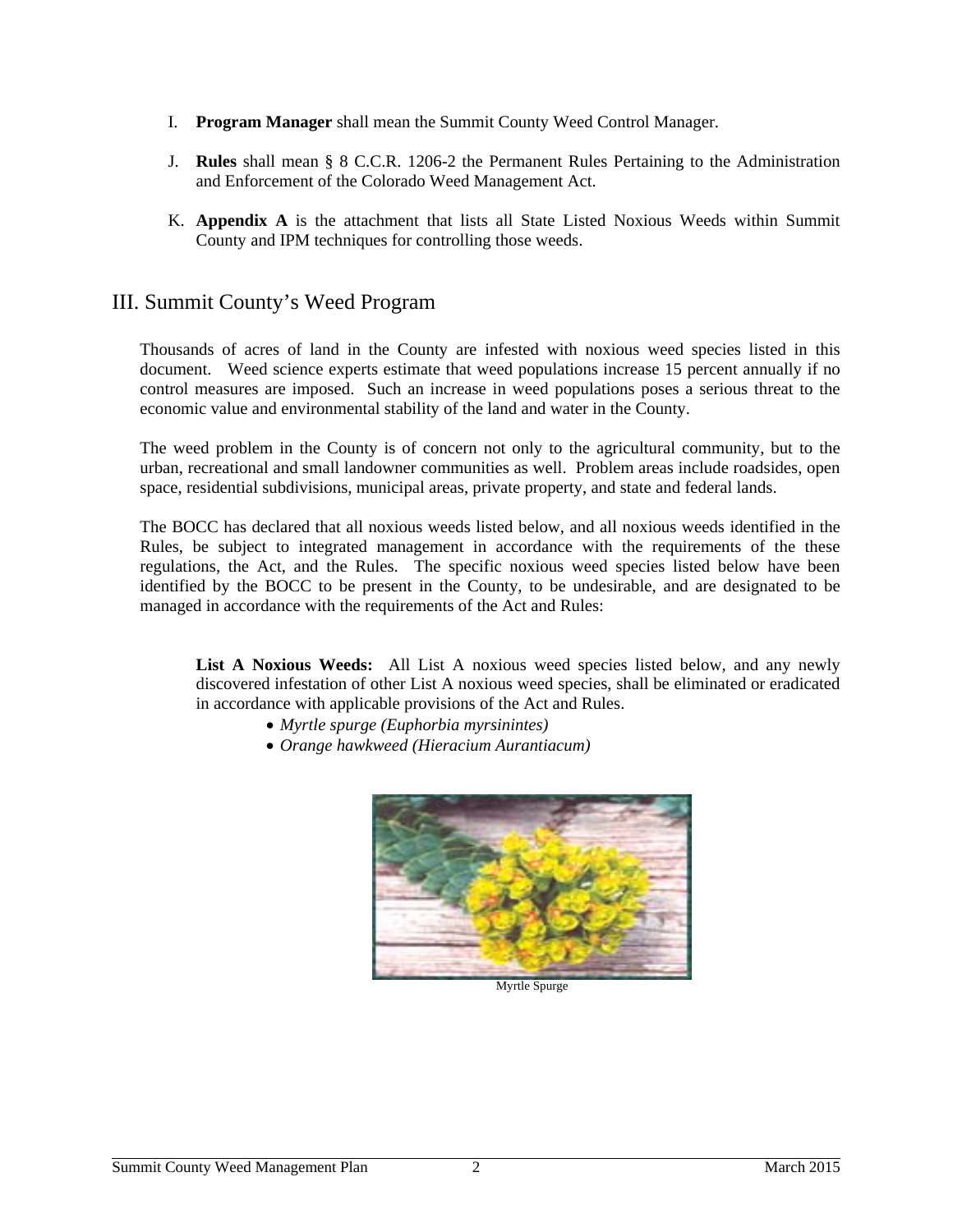**List B Noxious Weeds:** All List B noxious weed species listed below, and any newly discovered infestation of other List B noxious weed species, shall be managed in accordance with applicable provisions of the Act and Rules, and the IPM's listed in Appendix A.

- *Absinth wormwood (Artemisia absinthium)*
- *Black henbane (Hyoscayamus niger)*
- *Bull thistle (Cirsium vulgare)*
- *Canada thistle (Cirsium arvense)*
- *Chinese clematis (Clematis orientalis)*
- *Common tansy (Tanacetum vulgare)*
- *Dalmatian toadflax (Linaria dalmatica)*
- *Dame's rocket (Hesperis matronalis)*
- *Diffuse knapweed (Centaurea diffusa)*
- *Hoary cress (Cardaria draba)*
- *Houndstongue (Cynoglossum officinale)*
- *Leafy spurge (Euphorbia esula)*
- *Mayweed chamomile (Anthemis cotula)*
- *Musk thistle (Carduus nutans)*
- *Oxeye daisy (Chrysantheum leucanthemum)*
- *Perennial pepperweed (Lepidium latifolium)*
- *Plumeless thistle (Carduus acanthiodes)*
- *Russian knapweed (Centaurea repens)*
- *Russian olive (Elaeagnus angustifolia)*
- *Saltceder (Tamarix sp.)*
- *Scentless chamomile (Matricaria perforata)*
- *Scotch thistle (Onopordum acanthium)*
- *Spotted knapweed (Centaurea maculosa)*
- *Sulfur cinquefoil (Potentilla recta)*
- *Wild caraway (Carum carvi)*
- *Yellow toadflax (Linaria vulgaris)*

**List C Noxious Weeds:** All List C noxious weed species listed below shall be controlled at a level determined by this Weed Management Plan (see Appendix A) in accordance with the minimum standards of List A and List B species.

- *Common mullein (Verbascum thapsus)*
- *Downy brome (Bromus tectorum)*
- *Field Bindweed (Convolvulus arvensis)*
- *Poison hemlock (Conium maculatum)*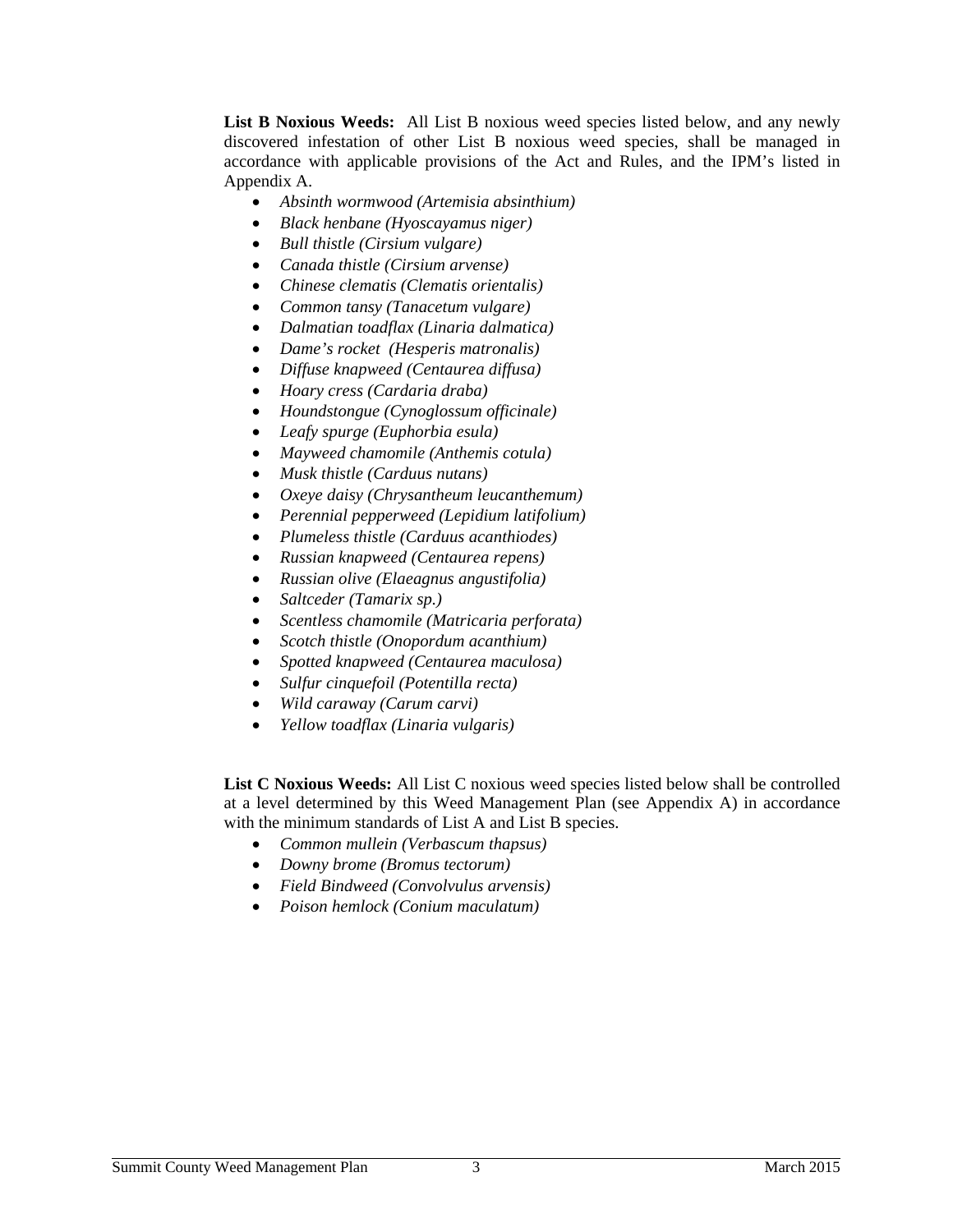

Ben Pleimann with Plumeless thistle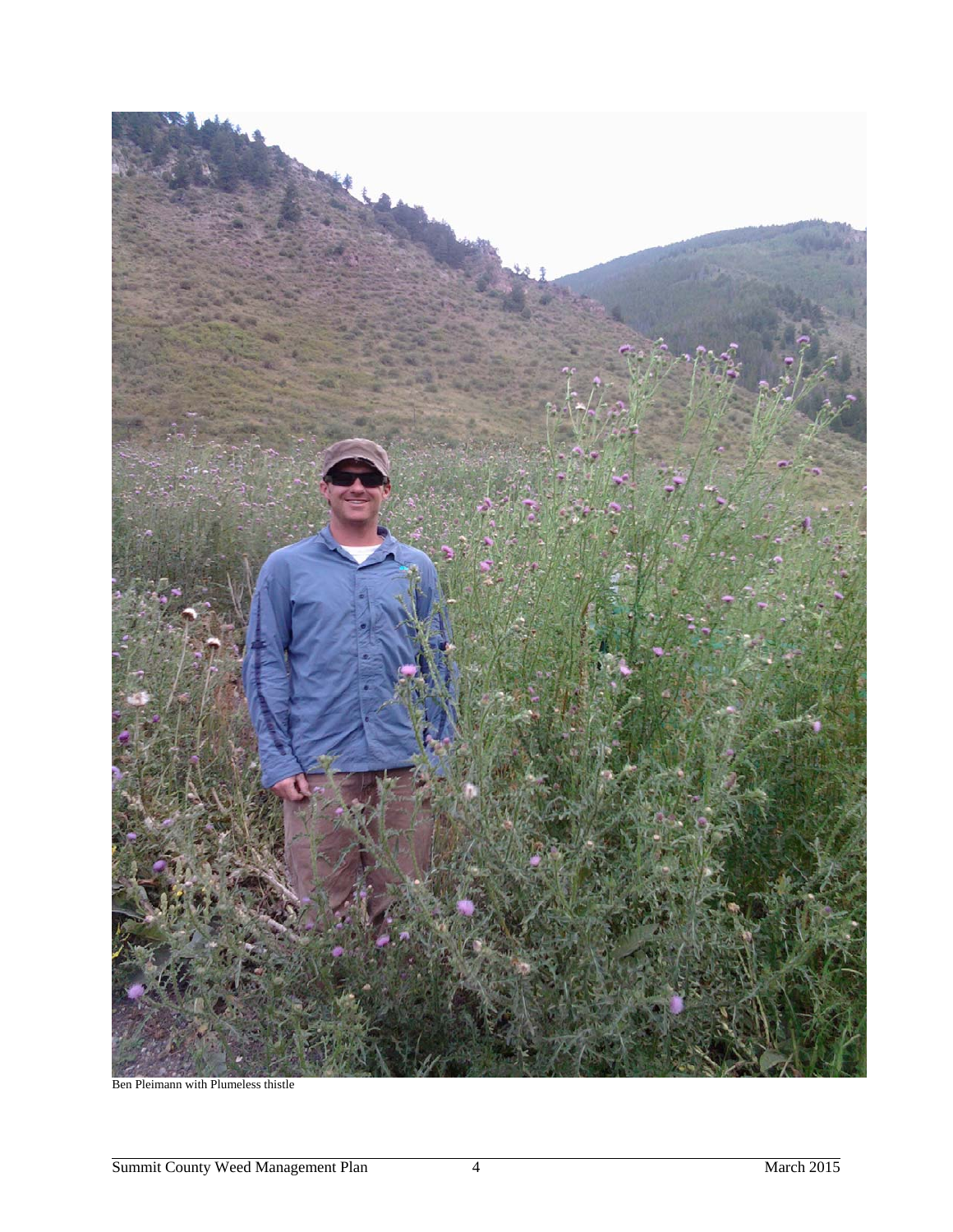## IV. Summit County Weed Management Plan Goals

#### **Management and Prevention**

The primary goals of the Summit County Weed Management Plan are to prevent the establishment of any and all new weed species, manage existing populations of List A, B and C species and to prevent the spread to previously uninfected areas in accordance with the requirements of the Act and Rules. In order to accomplish this goal Summit County Government, through the Program Manager, will:

- Establish weed management areas.
- Identify areas requiring intensive management.
- Aggressively manage existing infestations to prevent their spread and reduce density.
- Establish BMP's for any and all environmental situations.
- Assist Home Owners Associations and individual property owners in managing their weed populations.
- Provide technical and educational support to the citizens of Summit County, Municipalities, State and Local organizations.
- Aggressively undertake intense management of any and all new species through weed awareness education and rapid response.
- Comply with the provisions of the Act and Rules.
- Manage undesirable plants on County owned properties and right-of-ways.
- Initiate and maintain communications with landowners who are affected by *List A Species* and populations of *List B* species designated for elimination or eradication by the Commissioner of Agriculture, and carry out any and all oversight necessary to ensure compliance with the Rules.
- Provide property owners who have *List A* and *List B* species with technical assistance directed at eradicating those species.

#### **Public Education**

Education is essential to the sustainable success of the Plan. The Program Manager will reach out to County residents through educational workshops, private consultations, HOA meetings, volunteer days, educational materials and newspaper articles. Education will include:

- Noxious weed identification.
- Best management practices.
- Compliance with the Act and Rules.

#### **County Departmental Cooperation**

Certain departments within Summit County Government are in an excellent position to make positive impacts on the weed problem in Summit County. The Program Manager will identify and work closely with these departments to institute management practices that stress the importance of preventing the spread of, and damage by, noxious weeds on properties managed by the County.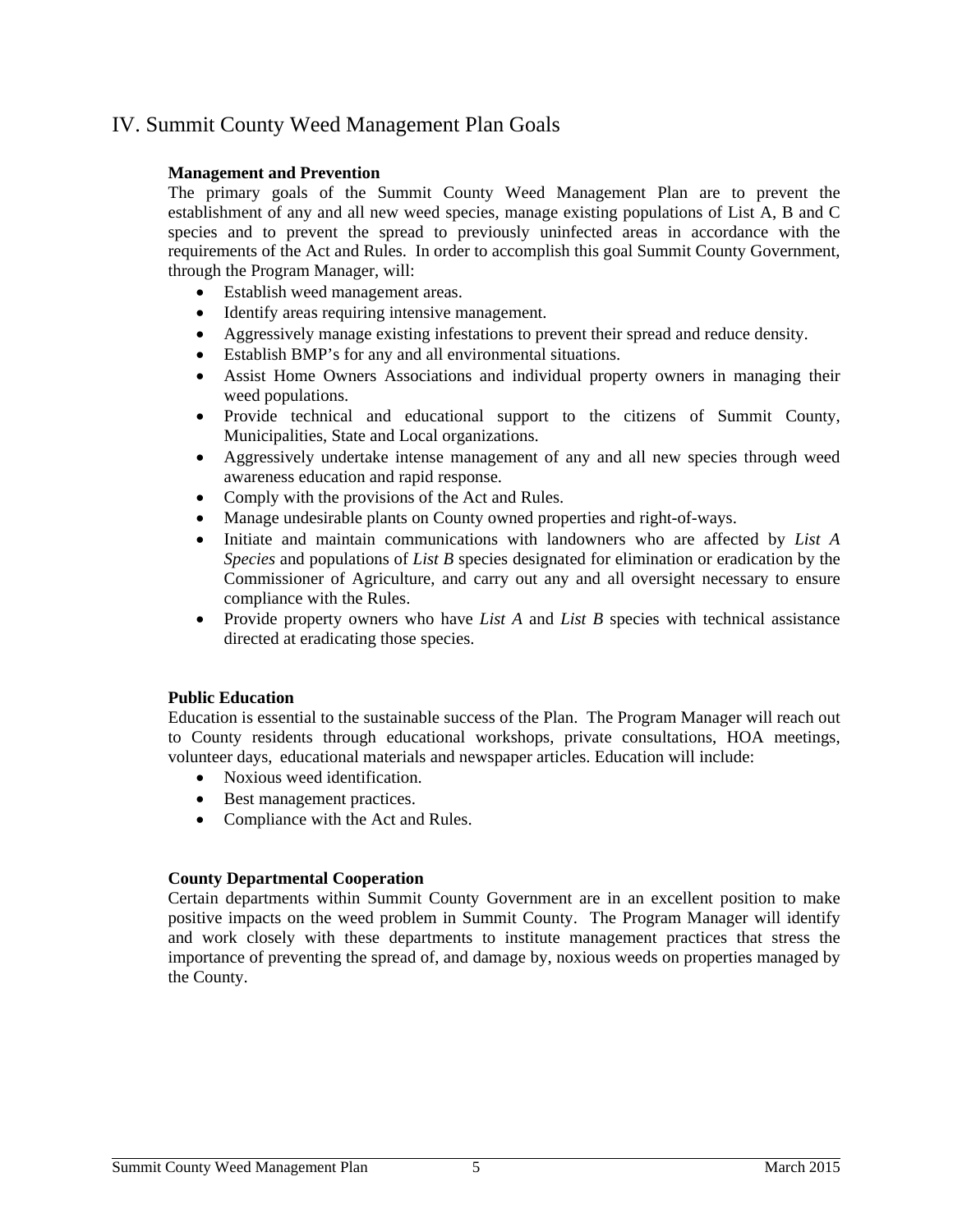#### **Intergovernmental Cooperation**

Summit County Government, through its Program Manager, will establish working relationships with federal, state and other local governments to manage weeds across property lines and jurisdictional boundaries. These relationships will include:

- Develop and implement weed management plans for various entities.
- Provide contract labor to conduct weed control activities.
- Provide education to staff and citizens.

#### **Management Methods**

The management techniques prescribed in the existing *"Rules"* will be utilized in Summit County Government's management of *List A* weeds. In addition to these requirements, Summit County Government will determine which IPM's are best suited to manage each List B and List C species. Refer to Appendix "A" for accepted IPM's for individual species.

#### **Enforcement**

Enforcement of the Summit County Weed Management Plan is authorized and conducted pursuant to the Noxious Weed Act and the Summit County Land Use and Development Code, Chapter 11. The Act states that local governments are directed to take the necessary steps to manage the noxious weeds within their jurisdiction, and provides specific authorization for local enforcement of the jurisdictions duly adopted Weed Management Plan. The County's Enforcement provisions for its Weed Management Plan are codified in the Land Use and Development Code, Chapter 11, Section 11-300.

#### **Conclusion**

Noxious weeds are a serious threat to our native ecosystems and must be managed. If left unchecked, these plants crowd out native vegetation, leaving nothing but a monoculture of weeds. With continued education and cooperative weed management efforts, it is possible to eradicate many of these species, but everyone must do their part. For more information about the Colorado Noxious Weed Act, visit http://www.colorado.gov



Native Green Gentian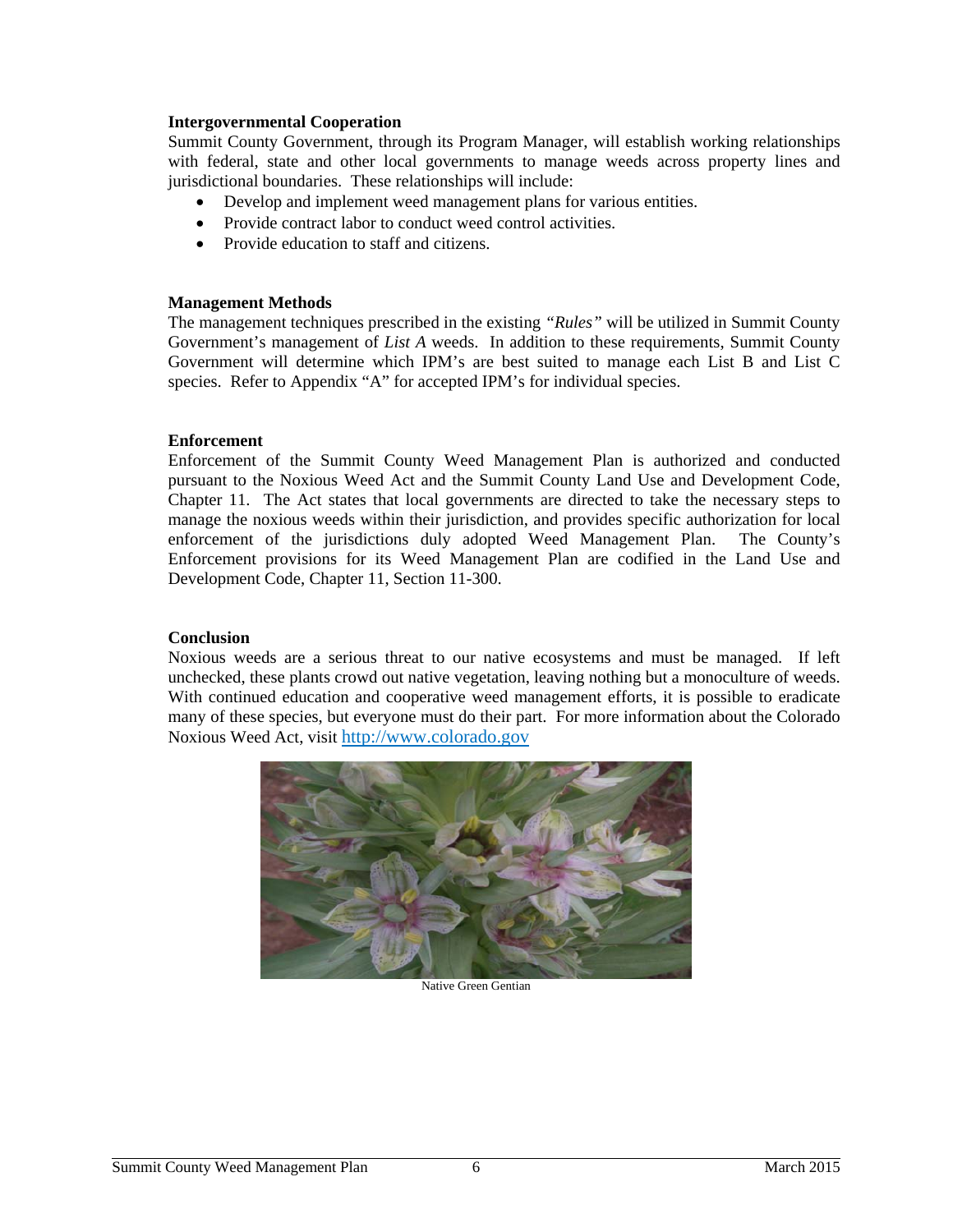## **Appendix A STATE LISTED NOXIOUS WEEDS IN SUMMIT COUNTY Accepted Integrated Pest Management for Individual Noxious Weed Species**

### **List A Noxious Weeds**

**Myrtle spurge:** A perennial that spreads by seed and creeping rootstocks. This plant can rapidly expand into sensitive ecosystems, displacing native vegetation and reducing forage for wildlife. Management methods:

- Cultural: Keeping desirable vegetation healthy and thick will help keep invaders out. Prevent the establishment of new infestations by minimizing disturbance and seed dispersal. Survey your land regularly to detect new invaders and eradicate any new populations quickly.
- Chemical: Contact the Summit County Noxious Weed Department, or a licensed commercial applicator, for specific recommendations for herbicide use. *Herbicide selection MUST coincide with Colorado Department of Agriculture recommendations for this specific plant.*
- Biological: Bio-control agents are not included in the prescribed management plans by the State for List A Species.
- Mechanical: Hand pull or dig when soil is moist. Make certain to pull all the roots and wear rubber gloves and eye protection to protect yourself from the toxic milky sap. Treatment follow up is important to check root fragment resprouts that will occur when the tap root is severed too shallow.
- **Orange hawkweed:** A perennial forb that spreads by seeds, stolons and rhizomes. It can be found in mountain meadows and clearings, and prefers well-drained coarse-textured soils. Management methods:
	- Cultural: When native forbs and grasses are already present, assisting plant competitiveness by using supplemental fertilizers can be an effective cultural control method. This proves to be most successful on pasture and rangelands where soil nitrogen levels may be depleted.
	- Chemical: Contact the Summit County Noxious Weed Department, or a licensed commercial applicator, for specific recommendations for herbicide use. Herbicide selection MUST coincide with Colorado Department of Agriculture recommendations for this specific plant.
	- Biological: Bio-control agents are not included in the prescribed management plans by the State for List A Species.
	- Mechanical: NOT recommended because of the weed's ability to reproduce by stolons, rhizomes and root fragments. This often renders mechanical control obsolete.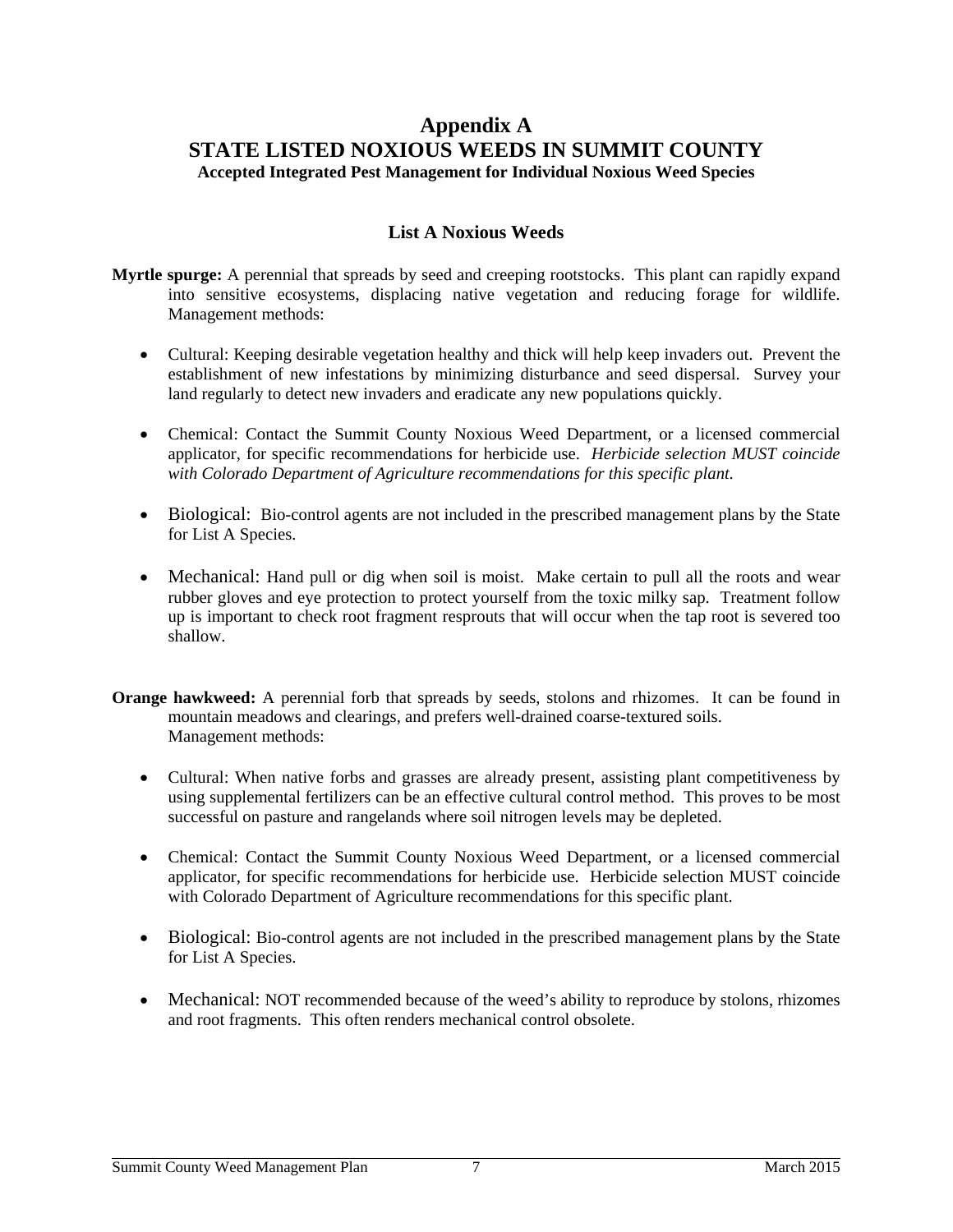#### **List B Noxious Weeds**

**Absinth wormwood:** A perennial forb or herb with a strong sage odor. The plant dies back to ground every year. Management methods:

- Cultural: This plant is not generally considered a serious problem on well established pastures and rangeland. The plant tends to invade over-grazed or disturbed areas where there is little competition from other plant species. Therefore the best control measure for Absinth wormwood is prevention.
- Chemical: Contact the Summit County Noxious Weed Department, or a licensed commercial applicator, for specific recommendations for herbicide use.
- Biological: None known at this time.
- Mechanical: Tillage can prevent the establishment of Absinth wormwood in crop production areas. Mowing may prevent seed production if mowed several times throughout the growing season. Burning is not effective and may increase populations.
- **Black henbane:** A biennial forb that spreads by seed and is commonly found in pastures, along fencerows, roadsides, waste areas and riparian areas. Management methods:
	- Cultural: Maintain a healthy cover of perennial plants. Due to the long seed viability of Black henbane, control practices must be maintained annually.
	- Chemical: Contact the Summit County Noxious Weed Department, or a licensed commercial applicator, for specific recommendations for herbicide use.
	- Biological: None known at this time.
	- Mechanical: The most commonly recommended method for control is cutting, hoeing or digging isolated plants before seed production. Since Black henbane seeds may remain viable for several years, any mechanical control method must be vigorously maintained annually.
- **Bull, Musk, Plumeless and Scotch thistle:** These biennial weeds all require the same management methods. Biennials are best controlled in their first year of growth, commonly referred to as the rosette stage. Management methods:
	- Cultural: The best way to prevent or reduce the amount of biennial thistle is to manage areas that are susceptible to invasion by promoting vigorous stands of competing vegetation. Adapted grasses have been proven to be effective competitors against the biennial thistles. For a list of these grasses please contact the Natural Resource Conservation Service at (970) 724-3456.
	- Biological: Rhinocyllus conicus is a seed head weevil, which is widely distributed in Summit County. This weevil consumes most of the seeds in the terminal flower heads, but has no effect on buds which form later in the season. The conicus weevil can be an effective control method only if it is combined with chemical or mechanical controls. Trichosirocalus horridus is a crown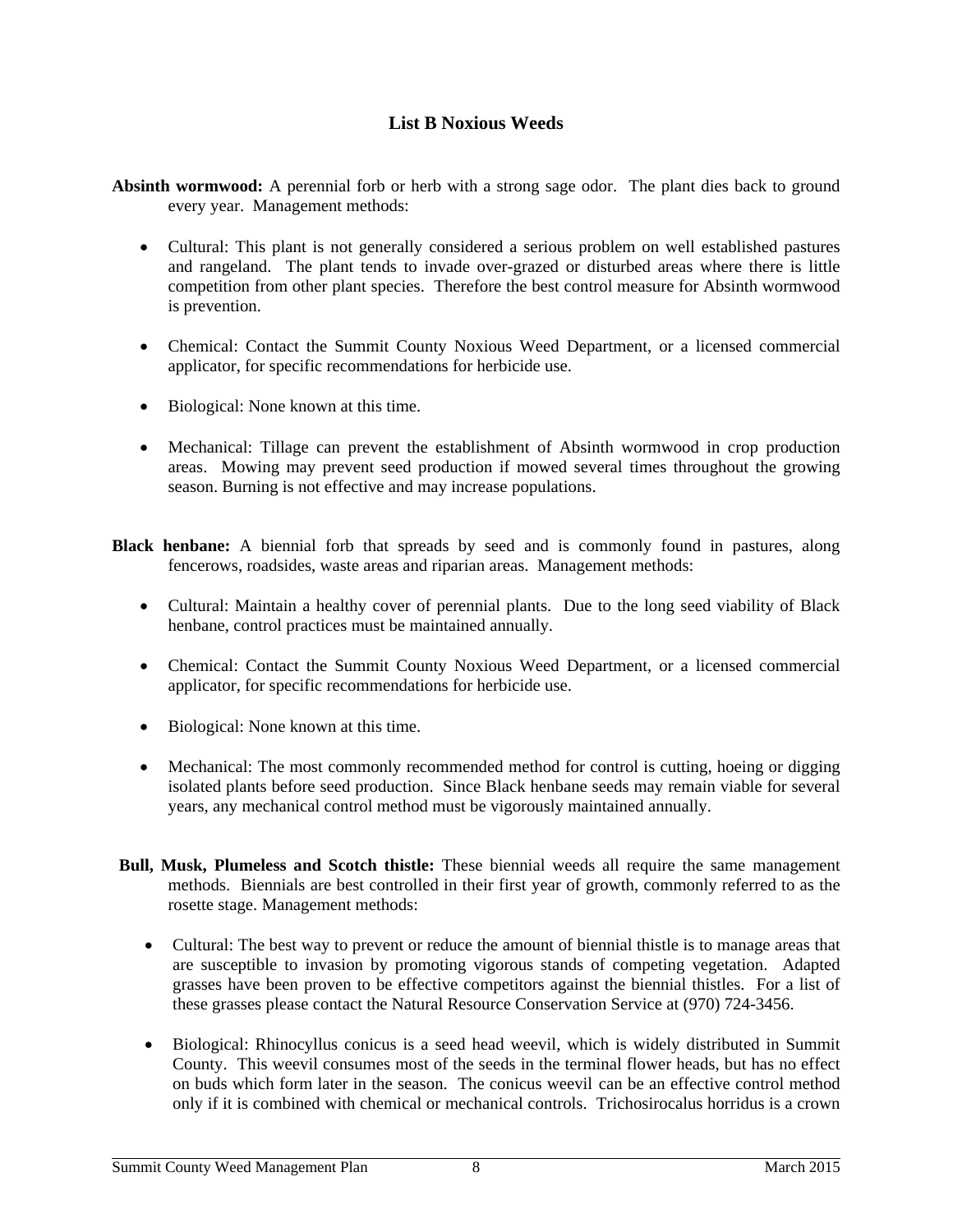weevil, which feeds on the growing tip of the thistle rosette. This weevil has been released on numerous occasions in Summit County but has not yet become established.

- Chemical: Contact the Summit County Noxious Weed Department, or a licensed commercial applicator, for specific recommendations for herbicide use.
- Mechanical: Since these thistles are biennials and do not resprout, they are easily killed by tillage or any method that severs the taproot below the root crown of the plant. If dug or cut after seed heads have formed, the plants should be sent to a sanitary landfill in plastic bags to ensure seeds will not spread. Mowing is effective only if done when the first flowers are in bud stage. A second mowing may be necessary because the plants may recover and produce viable seed later in the growing season.
- **Canada thistle:** A perennial weed with an extensive root system, Canada thistle reproduces both by seed and by vegetative buds on the roots. This weed requires a much more extensive management plan than the biennial thistles. Successful management of Canada thistle can be achieved with chemical control or by combining two or more of the control methods listed below. Management methods:
	- Cultural: Competitive grasses may be used to control Canada thistle infestations. Choose an array of aggressive adapted grasses with early, mid- and late season vigor to plant in areas where Canada thistle is present. For lists of these grasses please contact the Natural Resource Conservation Service at (970)724-3456. This staggered approach will allow the competitive grasses to stress the Canada thistle throughout the growing season. Dormant burning has shown some success by giving the native vegetation a competitive advantage.
	- Biological: Ceutorhynchus litura is a stem weevil whose larvae mine tissues of the leaf, root crown and root. Outward signs of damage by these larvae are not readily apparent but other organisms, which enter the plants through exit holes made by the larvae, cause secondary damage. Urophora cardui is a stem gallfly whose larvae cause galls to form on the stem of Canada thistle plants. The galls reduce the plant's vigor, making it less able to compete with other plants or to resist pathogens or attacks by other insects. It is essential that both of these insects be combined with other methods of control for adequate management of Canada thistle.
	- Chemical: Contact the Summit County Noxious Weed Department, or a licensed commercial applicator, for specific recommendations for herbicide use.
	- Mechanical: Mowing can be an effective tool when combined with herbicide treatment. Mowing alone is not effective unless conducted at two-week intervals over several growing seasons. Mowing should always be combined with cultural and chemical control. Cultivation may increase the number of plants by spreading the roots to new areas where they may become established.
- **Chinese clematis:** A perennial herbaceous plant with a woody vine. Flowers are solitary with four yellow petals, often nodding. This species is very difficult to control once it has become established. To date, only one population of Chinese clematis has been located in Summit County. Infestations in Clear Creek and Eagle Counties are a continuing threat to Summit County's borders. Management methods: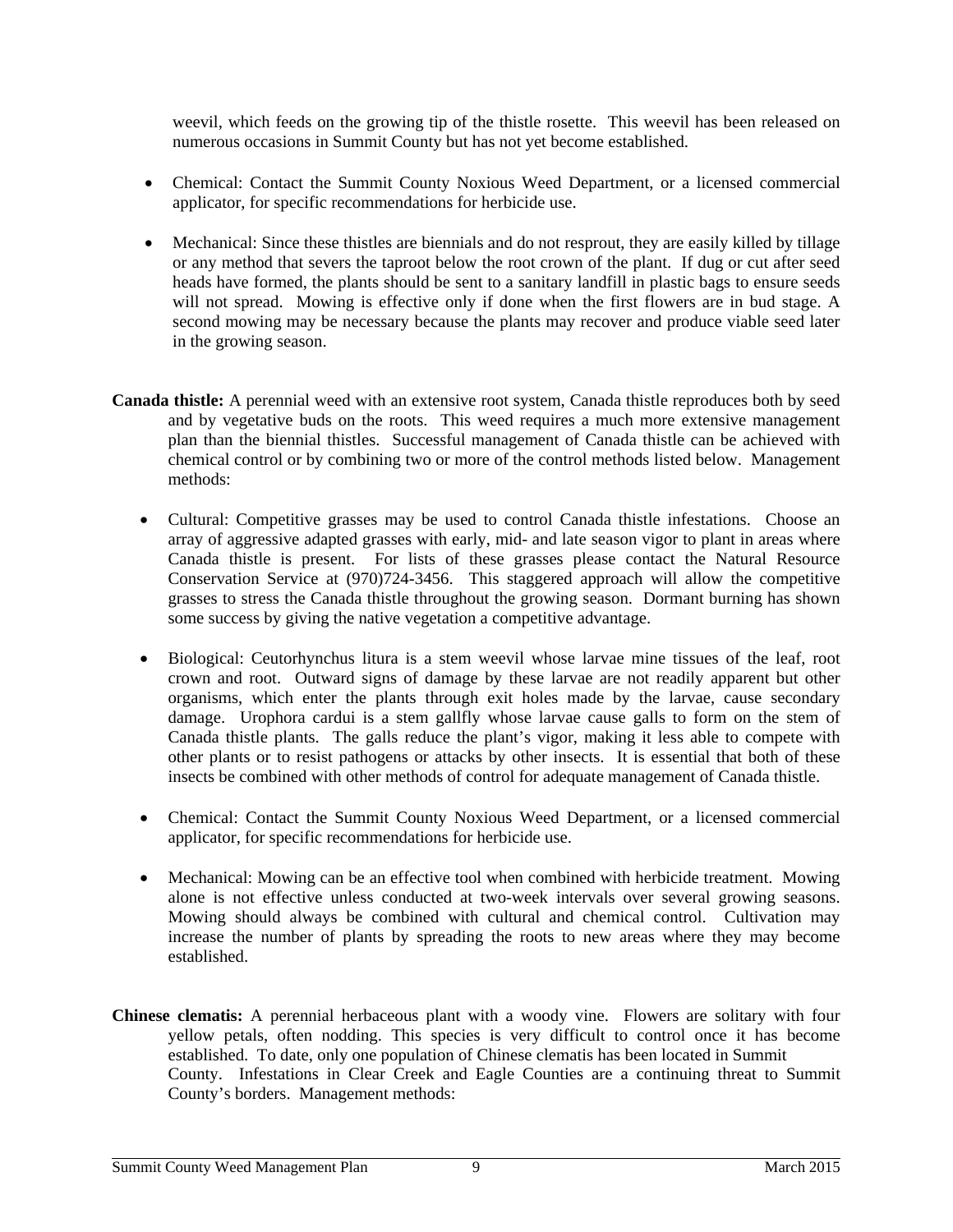- Cultural: Recognize and treat infestations of this plant early in the life cycle.
- Biological: None known at this time.
- Chemical: Contact the Summit County Noxious Weed Department, or a licensed commercial applicator, for specific recommendations for herbicide use.
- Mechanical: No specific recommendations are provided at this time.



Chinese Clematis Flower

- **Common tansy:** An introduced ornamental, which has the ability to competitively outgrow many of our native plants. Management methods:
	- Cultural: Keep existing native vegetation healthy. Common tansy may still be available from some out of state vendors. Please check all seed packets to be sure they do not contain this species.
	- Biological: None known at this time.
	- Chemical: Contact the Summit County Noxious Weed Department, or a licensed commercial applicator, for specific recommendations for herbicide use.
	- Mechanical: No specific recommendations are known; however, mowing or cultivation when possible will reduce seed production and stand density.
- **Dalmatian and Yellow toadflax:** Both are introduced creeping perennials that have proven to be aggressive and difficult to manage. Management methods:
	- Cultural: Maintain vegetation in good condition through irrigation, fertilization and planting of adapted grasses. For a list of these grasses please contact the Natural Resource Conservation Service at (970)724-3456.
	- Biological: The Calophasia lunula moth larvae can reduce the root reserves and general vigor of Yellow toadflax by defoliating new growth and eating buds and flowers. Gymnetron antirrhini is a capsule weevil, which can reduce the amount of seed produced but has little, if any, effect on stand density. Combine the use of either of these insects with chemical or mechanical control for best results.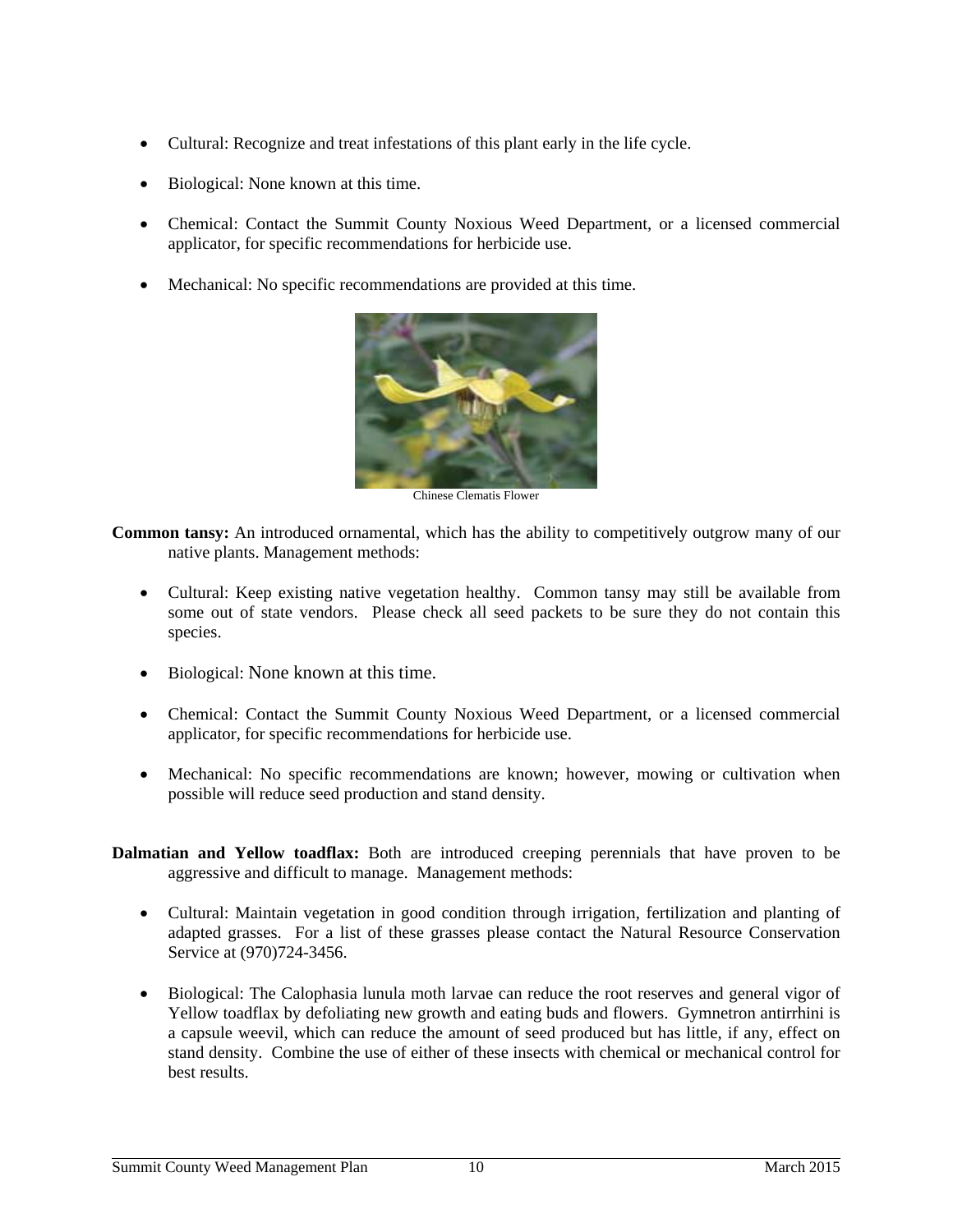- Chemical: Contact the Summit County Noxious Weed Department, or a licensed commercial applicator, for specific recommendations for herbicide use.
- Mechanical: Mowing will not affect stand density or duration. Hand pulling of small areas can result in good control as long as the plants are pulled prior to seeding and disposed of properly. Repeated cultivation twice a year for two years will slow the spread and reduce seed population. Seeding with competitive grasses should follow any of these treatments.
- **Dame's rocket:** Introduced as an ornamental, Dame's rocket has been touted as "deer resistant", which was one of its main selling features. This plant is a biennial or short-lived perennial which reproduces by seed. Management methods:
	- Cultural: Keeps existing native vegetation healthy. As an ornamental plant this plant may still be available from some out of state vendors. Please check all seed packets to be sure they do not contain this species.
	- Biological: None known at this time.
	- Chemical: Contact the Summit County Noxious Weed Department, or a licensed commercial applicator, for specific recommendations for herbicide use.
	- Mechanical: Hand pulling or cultivation prior to seed production will reduce the stand density of this plant. Revegetation should follow any control option.
- **Diffuse and Spotted knapweed:** Biennial or short lived perennials which have become the most damaging wild land weeds in the inter-mountain area. Early detection and management of invading plants is the key to managing knapweed. Management methods:
	- Cultural: Seeding with adapted grasses can inhibit the spread of knapweed in dry climates. For a list of these grass species please contact the Natural Resource Conservation Service at (970)724- 3456.
	- Biological: None known at this time.
	- Chemical: Contact the Summit County Noxious Weed Department, or a licensed commercial applicator, for specific recommendations for herbicide use.
	- Mechanical: Deep root removal can reduce stand density.

**Hoary cress:** A perennial plant that is very competitive with native vegetation. Its early seeding habits make it difficult to effectively control in a timely manner. Management methods:

 Cultural: The effectiveness of mowing or cultivating will be increased if perennial grasses are planted as competitor species. For a list of these grasses please contact the Natural Resource Conservation Service at (970)724-3456. Promote healthy grass stands by using proper irrigation and fertilization techniques. Promptly revegetate all disturbed areas with an adapted grass to prevent establishment of this species.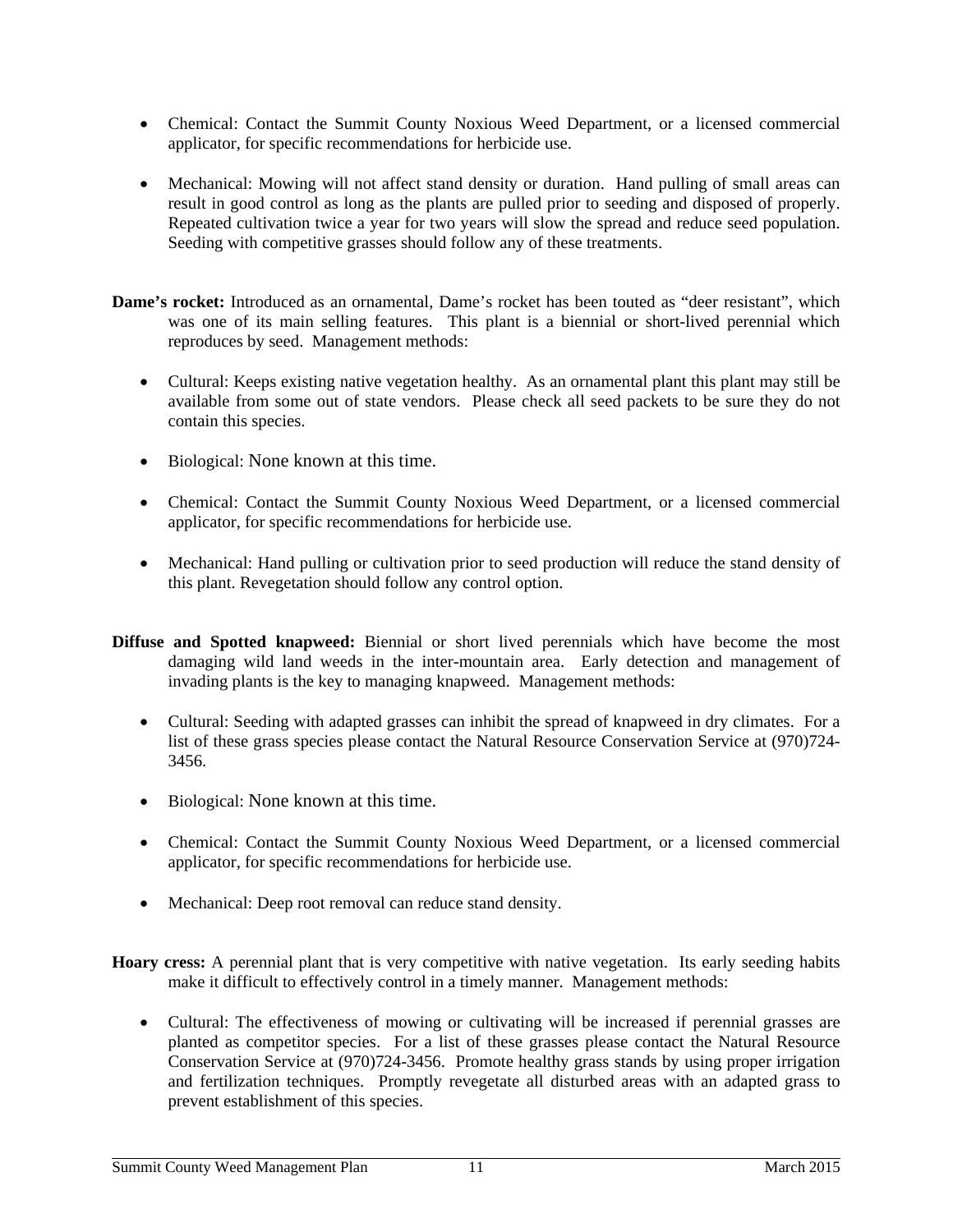- Biological: No insects are known to be effective for controlling this weed.
- Chemical: Contact the Summit County Noxious Weed Department, or a licensed commercial applicator, for specific recommendations for herbicide use.
- Mechanical: No scientific data is available on mechanical control for this species. Mowing just prior to seed set may reduce overall seed production, but must be repeated several times during the growing season.
- **Houndstongue:** A biennial weed that is toxic to herbivores. The seeds, contained in pods, are covered with barbs, thus enabling them to stick to clothing or animal hair and making them easily transported. Management methods:
	- Cultural: Maintain vegetation in good condition through proper irrigation and fertilization and planting of adapted grasses. For a list of these grasses please contact the Natural Resource Conservation Service at (970)724-3456.
	- Biological: None known at this time.
	- Chemical: Contact the Summit County Noxious Weed Department, or a licensed commercial applicator, for specific recommendations for herbicide use.
	- Mechanical: Severing the taproot below the root crown will kill Houndstongue. After cutting, if the plants are in pre- to post-bloom, they should be disposed of at the landfill to prevent seed formation.
- **Leafy spurge:** A deep rooted creeping perennial that spreads by seed and rootstocks. An extensive root system with vast nutrient reserves makes this plant extremely difficult to control. A combination of insects, grazing, plant diseases and chemical methods will be necessary to stress the plant sufficiently to attain acceptable control. Management methods:
	- Cultural: Seeding with adapted perennial grasses can be an effective management tool. For a list of these grasses please contact the Natural Resource Conservation Service at (970)724-3456. Early emerging plant species that utilize early season moisture have reduced Leafy spurge density and limited the spread and establishment of new infestations.
	- Chemical: Contact the Summit County Noxious Weed Department, or a licensed commercial applicator, for specific recommendations for herbicide use.
	- Biological: Grazing with sheep or goats can stress Leafy spurge making it more susceptible to other control methods. Apthona flava and Apthona nigriscutis are two species of flea beetles that have been introduced to attack leafy spurge. Adults feed on foliage during summer and lay eggs at the base of spurge plants. The larvae tunnel through the soil and mine the roots, as well as the fine root hairs. These insects alone will not control leafy spurge, but they can weaken the plant making it more susceptible to herbicide treatments or other control methods.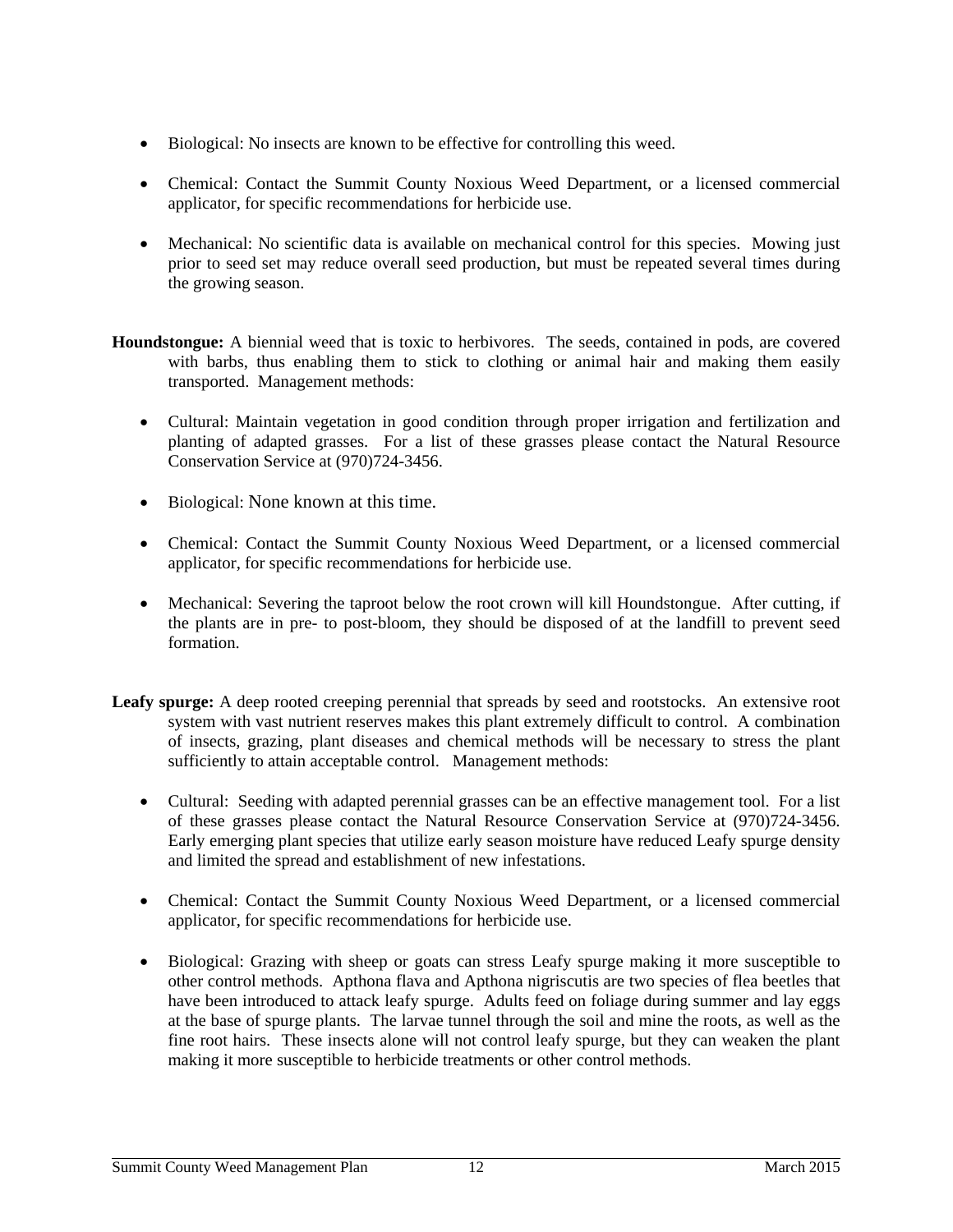Mechanical: Mechanical methods have not been proven to be an effective management tool on this plant.



Leafy spurge on a lower Blue River ranch

- **Mayweed /Scentless chamomile:** An escaped ornamental plant, this annual has become widely established in Summit County and is a threat to native plant communities. Management methods:
	- Cultural: Learn to identify the plants and physically remove them when they first appear. Seed with competitive, cool season grasses that outcompete this plant at its early stage of growth. For a list of these grasses please contact the Natural Resource Conservation Service at (970) 724-3456.
	- Biological: None known at this time.
	- Chemical: Contact the Summit County Noxious Weed Department, or a licensed commercial applicator, for specific recommendations for herbicide use.
	- Mechanical: Since it is an annual plant, hand pulling, cultivation, or any type of physical disturbance can control chamomile.

#### **Musk thistle:** (see Bull thistle)

- **Oxeye daisy:** A short-lived perennial forb, this plant has taken over many native high altitude areas in Summit County. Management method:
	- Cultural: Maintain vegetation in good condition through irrigation, fertilization and adapted grasses. For a list of these grasses please contact the Natural Resource Conservation Service at (970)724-3456.
	- Biological: None known at this time.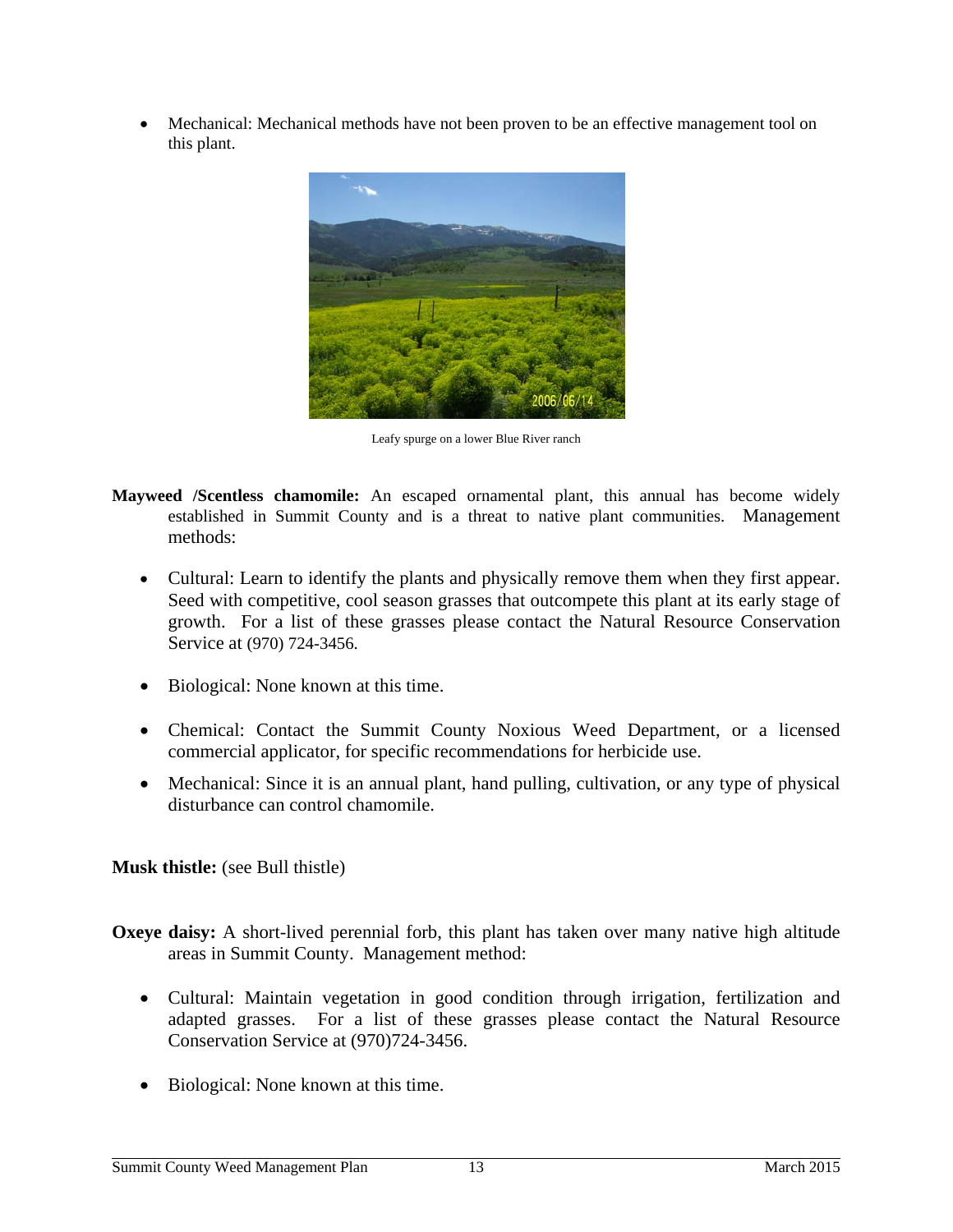- Chemical: Contact the Summit County Noxious Weed Department, or a licensed commercial applicator, for specific recommendations for herbicide use.
- Mechanical: Mowing will not affect stand density or duration. Hand pulling can result in good control as long as the plants are pulled prior to seeding and disposed of properly. Repeated cultivation twice a year for two years will slow the spread and reduce seed population. Seeding with competitive grasses should follow any of these treatments.
- **Perennial pepperweed:** This plant was introduced from Eurasia. It has a vast underground root system and can be a very aggressive colonizer of disturbed sites and native vegetation stands. Management methods:
	- Cultural: The effectiveness of mowing or cultivation will be increased if perennial grasses are planted as competitor species. For a list of these grasses please contact the Natural Resource Conservation Service at (970)724-3456. Promote healthy grass stands by using proper irrigation and fertilization techniques. Promptly revegetate all disturbed areas with an adapted grass to prevent establishment of this species.
	- Biological: None known at this time.
	- Chemical: Contact the Summit County Noxious Weed Department, or a licensed commercial applicator, for specific recommendations for herbicide use.
	- Mechanical: Mowing just prior to seed set may reduce overall seed production, but must be repeated several times during the growing season.

**Plumeless thistle:** (see Bull thistle)

- **Russian knapweed:** A creeping perennial weed, which, once established, becomes extremely difficult to control. In heavy infestations, few plants can grow in competition. Allelopathic chemicals have been extracted from Russian knapweed. Management methods:
	- Cultural: Dry range, seeded with adapted grasses, can cause stress in Knapweed by using up moisture prior to the weeds spring growth. For a list of these grasses please contact the Natural Resource Conservation Service at (970)724-3456 or the Summit County Noxious Weed Department.
	- Biological: A leaf and stem gall-forming nematode (Subanguina peridus) has been released in the U.S and has shown limited success in controlling Russian knapweed. Grazing with goats has shown to be somewhat successful in limiting seed production and stressing this plant.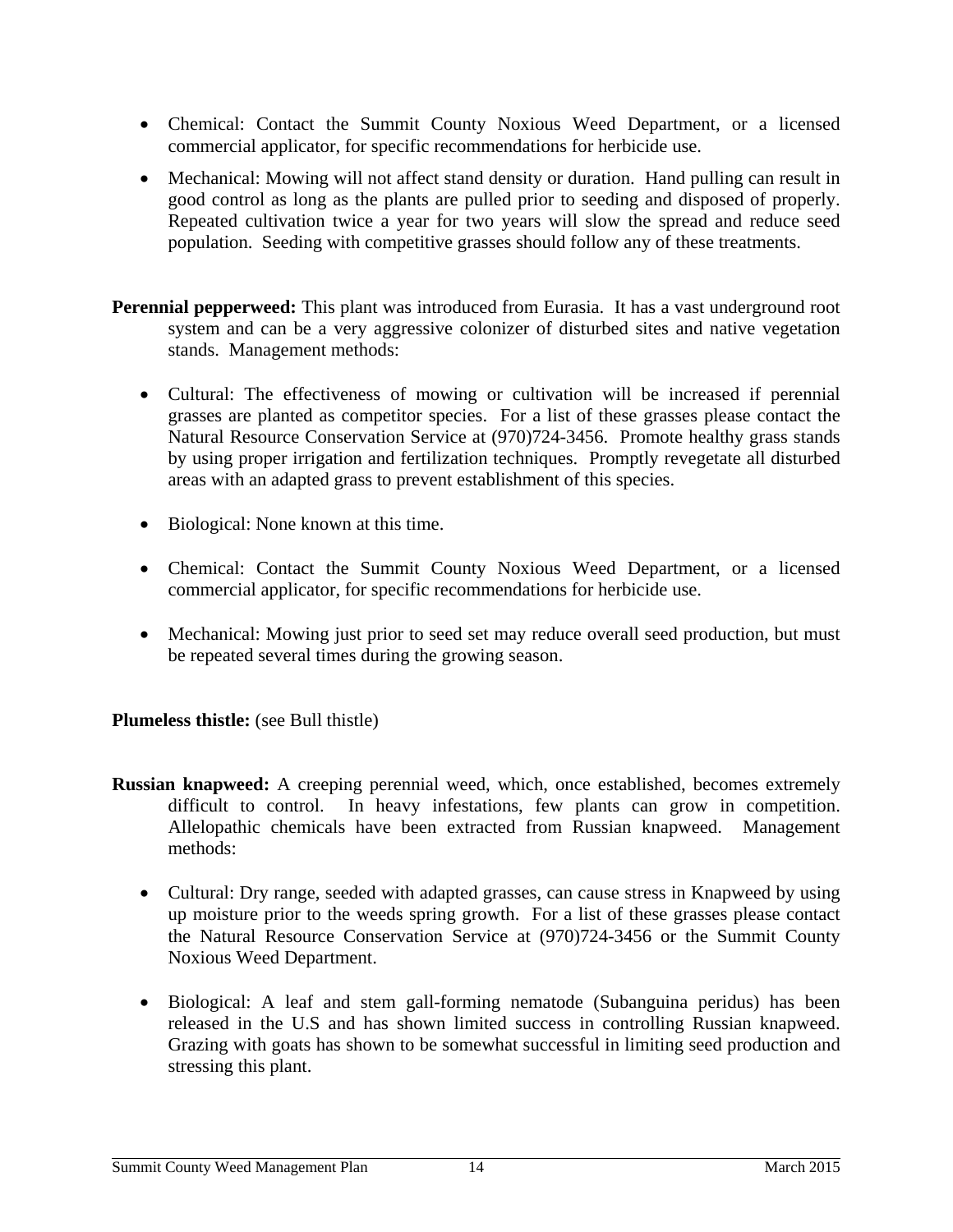- Chemical: Contact the Summit County Noxious Weed Department, or a licensed commercial applicator, for specific recommendations for herbicide use.
- Mechanical: Due to the extensive energy reserves in the root system, removal of top growth alone will not provide adequate control of Russian knapweed. In fact, recent studies have shown that mowing alone increases Russian knapweed density and stimulates growth.

**Russian olive:** A deciduous introduced shrub or small tree that grows up to 30 feet high. The crown is usually dense and rounded. Management methods:

- Cultural: Learn to identify the plants and physically remove them when they first appear.
- Biological: None known at this time.
- Chemical: Contact the Summit County Noxious Weed Department, or a licensed commercial applicator, for specific recommendations for herbicide use.
- Mechanical: Fire, in combination with herbicide treatment of stumps, can prevent Russian olive from sprouting from the root crown.
- **Saltcedar:** An aggressive, invasive woody deciduous that can be a loosely branched shrub or tree. Management methods:
	- Cultural /Preventive: No matter how effective initial treatment is, it is important to retreat any Saltcedar plants not killed by initial treatment. Once Saltcedar is killed, other vegetation must be established to protect soil resources and to prevent reinvasion.
	- Biological: Chilik Saltceder leaf beetle. Use must be approved by the Colorado Department of Agriculture.
	- Chemical: Contact the Summit County Noxious Weed Department, or a licensed commercial applicator, for specific recommendations for herbicide use.
	- Mechanical: As an alternative to herbicides, a bulldozer or prescribed fire can be used to open up large stands. Once removed, any resprouts need to be treated with an herbicide.

**Scentless chamomile:** (see Mayweed chamomile)

**Scotch thistle:** (see Bull thistle)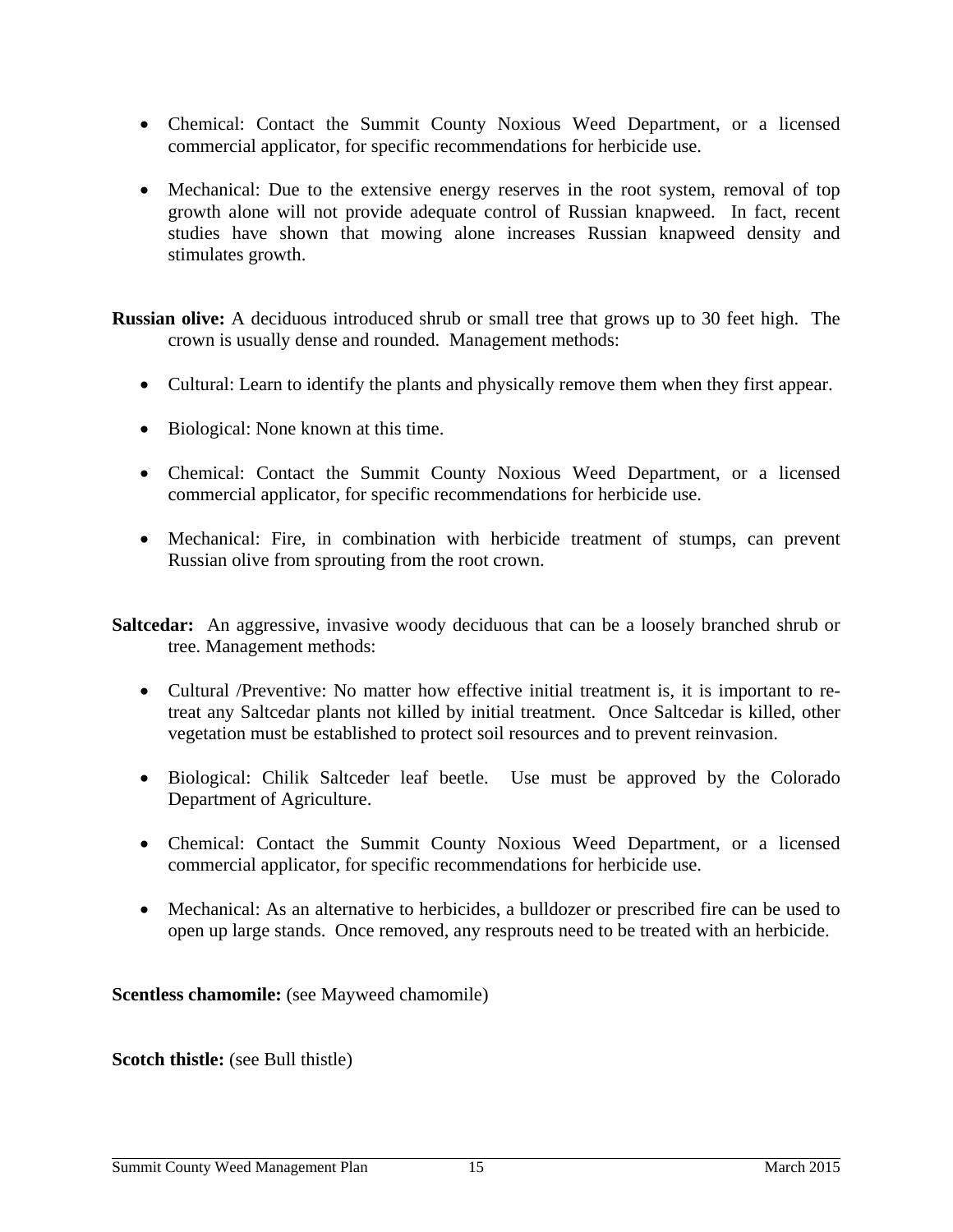**Spotted knapweed:** (see Diffuse knapweed)

**Sulfur cinquefoil:** A perennial forb with fibrous roots and lateral rhizomes. Populations are limited in Summit County. Management methods:

- Cultural: Frequent plowing or tilling.
- Biological: None known at this time.
- Chemical: Contact the Summit County Noxious Weed Department, or a licensed commercial applicator, for specific recommendations for herbicide use.
- Mechanical: Small infestations can be controlled by hand digging. Cannot be controlled by mowing.
- Wild caraway: A biennial or sometimes perennial forb is commonly found in mountain meadows, hayfields, and along irrigation ditches and roadsides. Management methods:
	- Cultural: Wild caraway plants are sensitive to root disturbance and could be eliminated by tilling, although such practices are not likely to be suitable for natural areas. Best preventative practices include the elimination of seed production, and maintaining healthy native communities.
	- Biological: None known at this time.
	- Chemical: Contact the Summit County Noxious Weed Department, or a licensed commercial applicator, for specific recommendations for herbicide use.
	- Mechanical: Wild caraway plants can be cut or pulled prior to seed set.

Yellow toadflax: (see Dalmatian toadflax)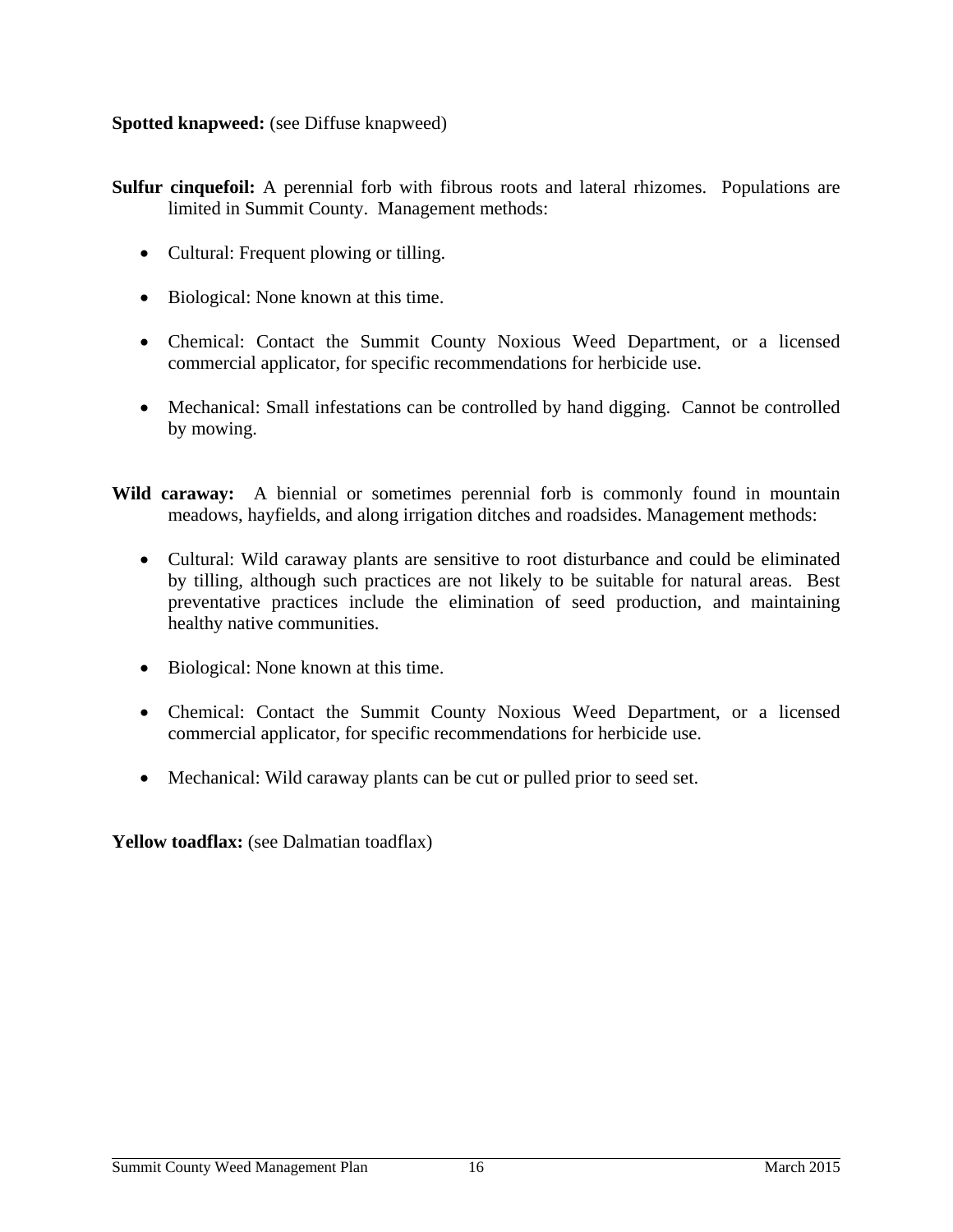## **List C Noxious Weeds**

- **Common mullein:** A biennial forb that is found throughout Colorado in pastures, meadows, fencerows, waste areas, and along river bottoms. Management methods:
	- Cultural: Prevent the establishment of new infestations by minimizing disturbance and seed dispersal, eliminating seed production and maintaining healthy native communities.
	- Biological: A Curculionid weevil that is specific to Common mullein has been introduced and is capable of reducing seed production by 50%.
	- Chemical: Contact the Summit County Noxious Weed Department, or a licensed commercial applicator, for specific recommendations for herbicide use.
	- Mechanical: Pulling before seed set, digging, mowing or cutting are effective methods of control.
- **Downy brome:** An annual or winter annual grass that is found in recently burned rangeland and wild lands, winter crops, waste areas, abandoned fields, eroded areas and overgrazed grasslands. Management methods:
	- Cultural: Prevent the establishment of new infestations by minimizing disturbance and seed dispersal, eliminating seed production and maintaining healthy native communities.
	- Biological: Livestock grazing can be helpful with two grazing periods each spring required for at least two consecutive years.
	- Chemical: Contact the Summit County Noxious Weed Department, or a licensed commercial applicator, for specific recommendations for herbicide use.
	- Mechanical: Cutting is not recommended. Plants cut before seed ripening will produce new stems and seeds at the cut height. Hand-pulling small infestations eliminate current seed production, but will not eliminate the infestation.
- **Field bindweed:** A deep-rooted perennial forb that is a serious threat to native plant communities because it has such great capacity for regeneration. Management methods:
	- Cultural: None known at this time.
	- Biological: None known at this time.